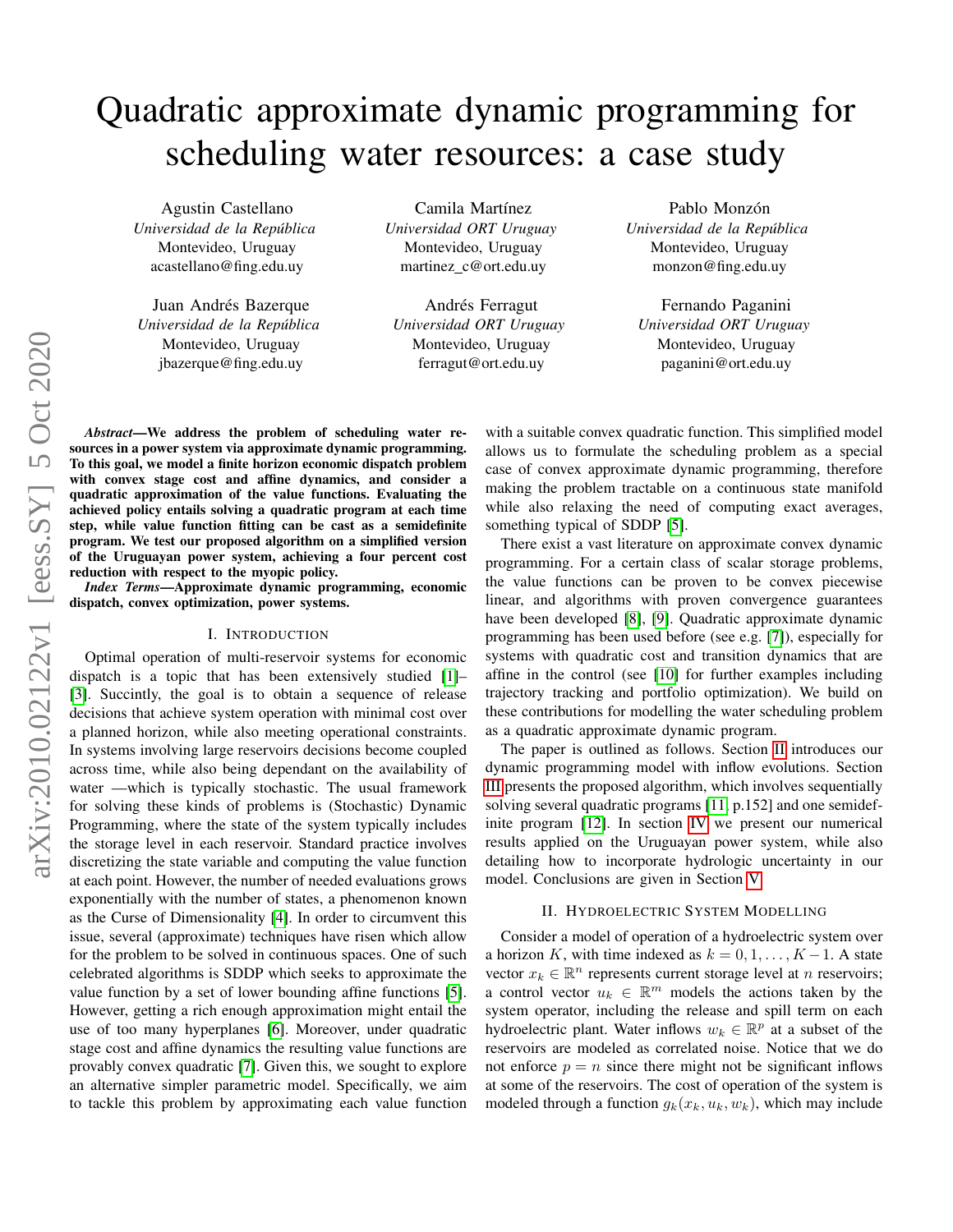the cost of thermal generation and a penalty for deviating from economic dispatch. Our goal is to obtain a sequence of control actions  $\mathbf{u} = \{u_0, \dots, u_{K-1}\}\$  such that, for a given starting state  $x$ , the expected cost of running the system is minimized:

$$
\mathbb{E}_{w_0} \left[ \min_{u_0} g_0(x_0, u_0, w_0) + \mathbb{E}_{w_1} \left[ \min_{u_1} g_1(x_1, u_1, w_1) + \dots \right] \right]
$$
\n
$$
+ \mathbb{E}_{w_{K-1}} \left[ \min_{u_{K-1}} g_{K-1}(x_{K-1}, u_{K-1}, w_{K-1}) \right] \middle| \ x_0 = x \right]
$$
\n
$$
x_{k+1} = f_k(x_k, u_k, w_k)
$$
\n(1)

Notice that this formulation —which first computes a minimum and then an expected value— differs from typical dynamic programming approaches [\[13\]](#page-5-12), where the order is inverted. Implicitly, we are assuming at the  $k$ −th stage that the disturbance  $w<sub>k</sub>$  is known. This means full knowledge of total inflows at the start of each time interval.

Dynamic Programming allows for decoupling of the optimization problem [\(1\)](#page-1-1) across stages. For this purpose, let us define the cost-to-go function from stage  $k$  onwards:

$$
V_k(x) = \mathbb{E}_{w_k} \left[ \min_{u_k} g_k(x_k, u_k, w_k) \right]
$$
(2)  
+  $\mathbb{E}_{w_{k+1}} \left[ \min_{u_{k+1}} g_{k+1}(x_{k+1}, u_{k+1}, w_{k+1}) + \dots \right]$   
+  $\mathbb{E}_{w_{K-1}} \left[ \min_{u_{K-1}} g_{K-1}(x_{K-1}, u_{K-1}, w_{K-1}) \right] \right] | x_k = x \right]$   
 $x_{\kappa+1} = f_\kappa(x_\kappa, u_\kappa, w_\kappa)$ 

As usual, the main idea behind this decoupling is to compute the cost-to-go for stage  $k + 1$  and, in a recursive manner, use this solution to compute the cost-to-go for stage  $k$  by using Bellman Equation [\[13\]](#page-5-12):

<span id="page-1-5"></span>
$$
V_k(x_k) = \mathbb{E}\left[\min_{u_k \in \mathcal{U}_k(x_k, w_k)} \{g_k(x_k, u_k, w_k) + V_{k+1}(x_{k+1})\}\right]
$$
(3)

where we explicited box constrains  $\mathcal{U}_k(x_k, w_k)$  depending on the current state and inflow (e.g.: release and spill terms must be non-negative and bounded), power balance, etc. It can be shown that the value functions are convex, given that the stage cost is convex and the transition dynamics are affine in both the state and the control [\[10\]](#page-5-8).

# *A. Hydrologic state space model*

To capture correlations in water inflows across stages we expand the state variable to include a discrete Markov state  $e_k = e$  that summarizes the current hydrological environment. Its dynamics are governed by an homogeneous Markov chain, with transition probabilities:

<span id="page-1-2"></span>
$$
\mathcal{P}_{ee'} = P(e_{k+1} = e' \mid e_k = e)
$$
 (4)

This probabilities may be estimated from historical data. One possibility is letting  $e_k$  take two values (corresponding to dry and wet) as introduced in [\[14\]](#page-5-13). Local practice in Uruguay is to use a 5-level model which spans from very-dry to very-wet [\[15\]](#page-5-14), with transitions given by a non-homogeneous Markov chain. We propose keeping this 5-level discretization while modelling the hydrologic state evolution as time invariant. This entails procuring a single transition matrix  $\mathcal{P} \in \mathbb{R}^{5 \times 5}$  from the available data, which will be accomplished using Principal Component Analysis [\[16\]](#page-5-15), [\[17\]](#page-5-16). A more thorough description of our proposed model is presented later in Section [IV-B.](#page-3-0)

<span id="page-1-1"></span>We separate the hydrologic state e from the reservoir levels  $x$  and solve the expected value in Bellman Equation in two steps. Since this hydrologic state can only take discrete values, we can compute a different value function  $V_{k,e}(x)$  for each possible value of e. Then, for given  $e_k = e$ , we estimate the future cost-to-go by an expected value over the next hydrologic state  $e'$ , computed according to the finite probabilistic model given in [\(4\)](#page-1-2). The generalized Bellman iteration thus becomes:

$$
V_{k,e}(x) = \mathbb{E}\left[\min_{u} \left\{ g_k(x, u, w) + \sum_{e'} \mathcal{P}_{ee'} \cdot V_{k+1,e'}(x') \right\} \right]
$$
  

$$
x' = f_k(x, u, w)
$$
  

$$
u \in \mathcal{U}_k(x, w)
$$
 (5)

where the outmost expectation is taken over inflows  $w$ conditioned to  $e_k = e$ . The rightmost sum in [\(5\)](#page-1-3) can be interpreted as an estimate of the future cost-to-go given the current hydrologic state. If the costs  $q_k$  and the dynamics  $f_k$ are affine [\(5\)](#page-1-3) is a linearly constrained quadratic program [\[11,](#page-5-9) p.152] and can be efficiently solved using standard techniques.

## <span id="page-1-3"></span>III. ALGORITHM

## <span id="page-1-0"></span>*A. Backward pass*

As has been argued before, our goal is to compute approximate value functions  $V_{k,e}(x)$  quadratic in x, for every stage  $k$  and hydrologic state  $e$ . Each iteration of the backward dynamic programming algorithm is subdivided into two parts: a *sampling stage* and a *fitting stage*. The sampling stage consists of obtaining state-cost pairs  $(x, \beta)$  by solving an approximate Montecarlo-based version of [\(5\)](#page-1-3):

$$
\hat{\beta}_{k,e}(x, w_i) = \min_{u} \left\{ g_k(x, u, w_i) + \sum_{e'} \mathcal{P}_{ee'} \tilde{V}_{k+1, e'}(x') \right\}
$$
(6)

<span id="page-1-6"></span><span id="page-1-4"></span>
$$
\beta_{k,e}(x) = \frac{1}{M} \sum_{i=0}^{M-1} \hat{\beta}_{k,e}(x, w_i)
$$
\n(7)

Upon obtaining N pairs  $(x_k^s, \beta_{k,e}^s)$ , we fit the quadratic value function by solving: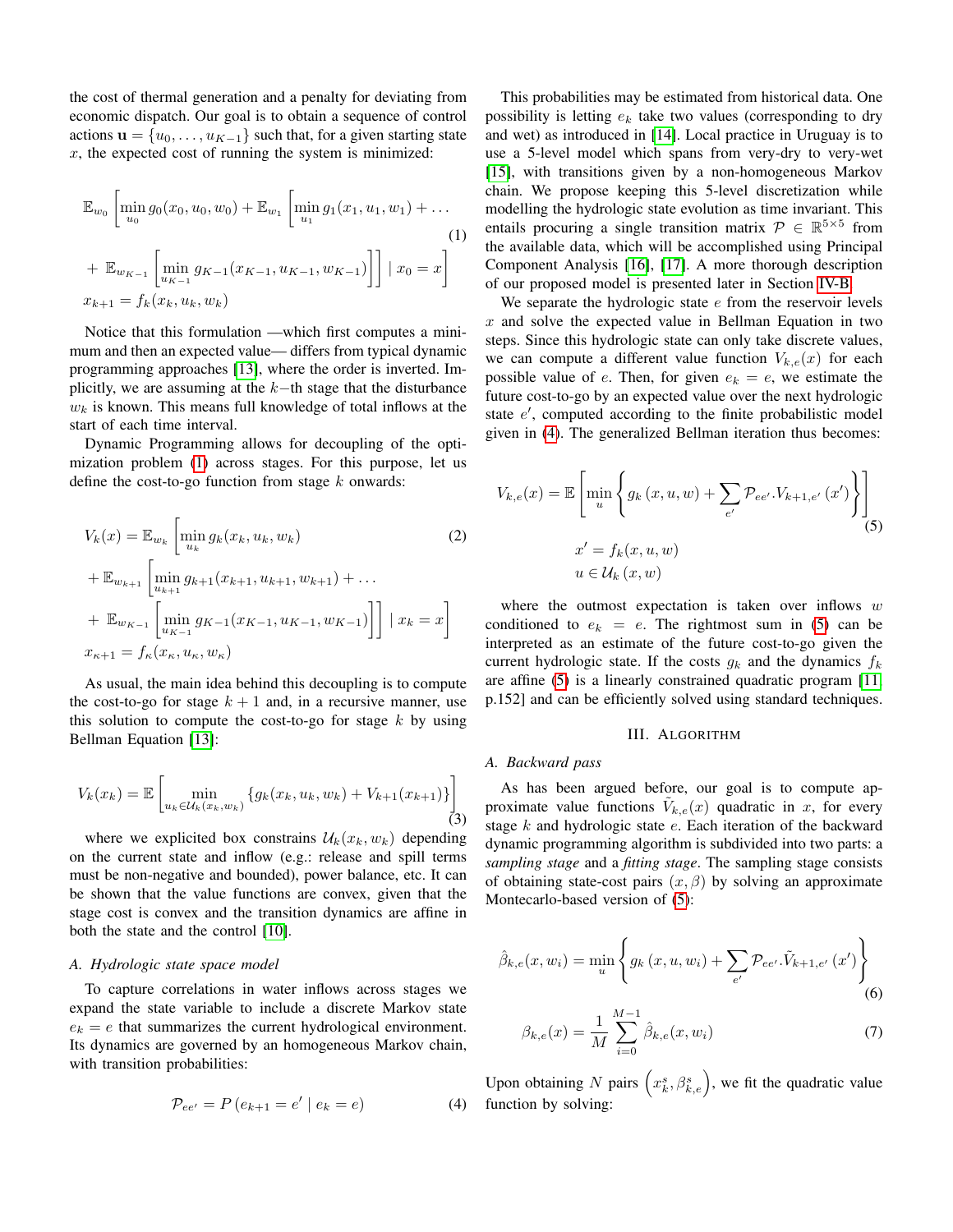$$
\min_{P,q,r} \sum_{s=0}^{N-1} \left( x_k^{s \top} P x_k^s + q^\top x_k^s + r - \beta_{k,e}^s \right)^2
$$
\ns. t.:  $P \succeq 0$ 

The computational complexity of our proposed method resides in solving  $N \times M$  linearly constrained quadratic programs (as in [\(6\)](#page-1-4)) and one semidefinite program (as in [\(8\)](#page-2-1)) for each stage and hydrologic state.

# <span id="page-2-6"></span>*B. Forward pass*

Once all the value functions are approximated, the expected cost of running the system from a certain initial state  $x$  and certain hydrologic state  $e$  could be obtained by evaluating the fitted function  $\tilde{V}_{0,e}(x)$ . However, each stage of the backwards phase introduces errors on the approximations, and therefore the predicted cost  $V_{0,e}$  might differ from the true cost substantially. In order to gauge the actual cost obtained by our methodology, a forward phase is carried out. This phase implements a Montecarlo simulation scheme which sequentially solves the one-stage optimization problem:

$$
u_k = \underset{u \in U_k(x_k, w_k)}{\arg \min} \left\{ g_k(x_k, u, w_k) + \sum_{e'} \mathcal{P}_{e_k e'} \tilde{V}_{k+1, e'}(x_{k+1}) \right\}
$$
  
(9)  

$$
x_{k+1} = f_k(x_k, u, w_k)
$$

starting at  $k = 0$  with initial storage level  $x_0 = x$  and hydrological state  $e_0 = e$ . The incurred cost of operation over the planned horizon is the expected sum of the running cost per stages:

<span id="page-2-4"></span>total cost
$$
(x, e)
$$
 =  $\mathbb{E}\left[\sum_{k=0}^{K-1} g_k(x_k, u_k, w_k) \mid x_0 = x, e_0 = e\right]$  (10)

where the expectation is taken over all possible sequences  $\{(w_k, e_{k+1})\}_{k=0}^{k=K-1}$ , and the control laws  $u_k$  are derived from [\(9\)](#page-2-2). This simulated cost corresponds to deploying our policy, and is therefore a better figure of merit for evaluating performance than the predictions  $\tilde{V}_{0,e}(x)$ .

Moreover, the obtained policy's performance can be contrasted with the performance of the *myopic policy*, which at time  $k$  seeks to minimize the current stage cost:

$$
u_k^{m\rho\circ\mathsf{pic}} = \underset{u \in \mathcal{U}_k(x_k, w_k)}{\arg\min} g_k(x_k, u, w_k)
$$
(11)  

$$
x_{k+1} = f_k(x_k, u, w_k)
$$

Intuitively, at each step the myopic policy will use up (possibly all) the available water, minimizing the current cost and disregarding the utility of water in the future. While at first glance a reasonable thing to do, this behavior is generally suboptimal due to the expected inflows over the next steps and <span id="page-2-1"></span>the spatial interconnection of the dams. For example, it could be better suited to store water now (at the expense of a higher cost) for use later, when a drought is expected.

We expect our methodology to outperform the myopic policy. But how good can our policy really be? Although this question remains unanswered, we can construct a *lower bound* on the optimal performance. For a *given* inflow sequence  $w =$  $\{w_0, \ldots, w_{K-1}\}\$  the optimal decisions  $\mathbf{u} = \{u_0, \ldots, u_{K-1}\}\$ and the optimal cost can be obtained by solving the  $K$ -stage problem:

<span id="page-2-3"></span>
$$
\mathbf{u}^{LB}(x, \mathbf{w}) = \underset{\mathbf{u} \in \mathbf{U}(x, \mathbf{w})}{\arg \min} \sum_{k=0}^{K-1} g_k(x_k, u_k, w_k)
$$
(12)  

$$
x_{k+1} = f_k(x_k, u_k, w_k) \quad \forall k = 0, ..., K-1
$$

$$
x_0 = x
$$

where  $\mathbf{u} \in \mathbf{U}(x, \mathbf{w})$  means that  $u_k \in \mathcal{U}_k(x_k, w_k)$  for each k, with the sets  $U_k(x_k, w_k)$  described in [\(3\)](#page-1-5). Problem [\(12\)](#page-2-3) solves for the whole decision sequence  $\mathbf{u} = \{u_0, \dots, u_{K-1}\}\$ at once, by being given full knowledge of all the noise realizations w at the start of the planning horizon. This is in sharp contrast with our proposed algorithm, where at each stage  $k$  the controller only has access to the current noise  $w_k$ . The expected cost of running [\(12\)](#page-2-3) over all the possible inflow sequences w is indeed a lower bound on [\(10\)](#page-2-4) since the expectation of the minimum is lower than the minimum of the expectation. Intuitively,  $(12)$ ahcieves a lower value because more information about the future inflows is available for planning.

## IV. TEST CASE: THE URUGUAYAN SYSTEM

## <span id="page-2-2"></span><span id="page-2-0"></span>*A. The Uruguayan system*

Uruguay is a small country with a demand profile that seldom surpasses  $2000MW$ . It is comprised of 4 hydroelectric plants: 3 of which are located in a cascade-like fashion along the *R´ıo Negro* basin; the fourth one is located in the *Río Uruguay*, and is shared with neighbouring Argentina. The combined installed power in said facilities is roughly 1500MW. There are a number of wind farms in Uruguay, with a total installed power amounting to more than 75% of the country's peak load. In recent years, there has been a surge in the installation of solar farms as well [\[18\]](#page-5-17).

<span id="page-2-5"></span>We will employ a one-year horizon with weekly decisions  $(K = 52$  weeks in a year,  $k = 0, \ldots, K - 1$ ). In that regard, non-dispatchable renewables (wind and solar) will be left out of our model since they typically vary on a much faster timescale. Generation will be provided by the four hydroelectric plants and by a single thermal generator representing the aggregate thermal generation of the whole system. The state vector  $x_k \in \mathbb{R}^4$ represents the current volume at each of the four reservoirs. The control  $u_k = \left[ r_k^{\top}, s_k^{\top}, t_k \right]^{\top} \in \mathbb{R}_+^9$  consists of the release  $(r_k \in \mathbb{R}_+^4)$  and spill vectors  $(s_k \in \mathbb{R}_+^4)$  and the total thermal generation ( $t_k \in \mathbb{R}_+$ ). The state dynamics are described by

$$
x_{k+1} = f(x_k, u_k, w_k) = x_k + B(r_k + s_k) + w_k \tag{13}
$$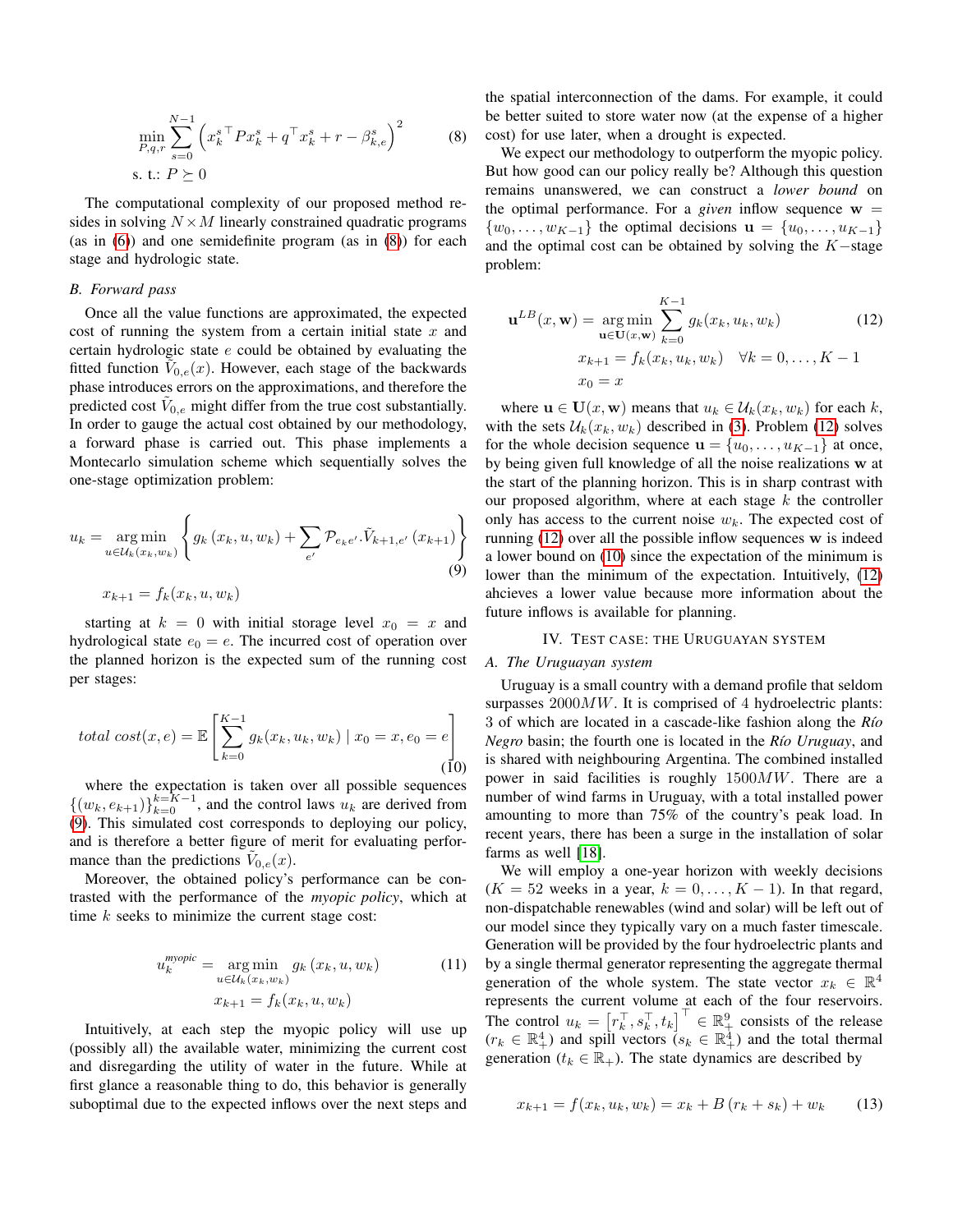where  $B$  is the coupling matrix that captures the interconnection between hydro plants:

$$
B = \left(\begin{array}{cccc} -1 & 0 & 0 & 0\\ 1 & -1 & 0 & 0\\ 0 & 1 & -1 & 0\\ 0 & 0 & 0 & -1 \end{array}\right) (14)
$$

and the vector  $w_k$  gathers the weekly inflows at each reservoir, as detailed in the next Section. Finally, the cost function  $g(t_k)$  is the cost incurred by thermal generation, modeled as linear and time-invariant.

# <span id="page-3-0"></span>*B. Markov Model estimation*

The series used in this case study consist of the weekly measured inflows from the three main reservoirs in Uruguay collected over 105 years (1905–2009). As a first step, we clean up the negative values which correspond mainly to measurement errors, and for this study are considered as Not Aviailable (NA) data in the model estimation phase. We then proceed through several steps:

*1) Normalization:* Each one of the three series of hydraulic inflow is divided by its weekly median across the time period to remove the seasonal variations along the year. The second step is to apply a logarithm transformation to the normalized series (Box-Cox transformation with  $\lambda = 1$  [\[19\]](#page-5-18)). After these two normalization steps, it can be observed that the new series present an approximately Gaussian distribution. In Figure [1](#page-3-1) we plot the estimated median inflow and the resulting distribution after transformation.

*2) Model estimation:* As mentioned before, in this phase entire rows with NA data are removed. To adjust a Markov model to the historic inflows, we considered two clustering techniques in order to group similar inflows in a fixed amount of categories. Our first approach was to perform a  $K$ -means algorithm [\[19\]](#page-5-18) applied directly in the three dimensional space of log inflows. This algorithm consists in separating the data into  $K$  clusters in a way that the euclidean distance between each point to the centroid of the assigned group is minimized. Given an initial but not optimal clustering, the algorithm relocates each point to its new nearest center, update the clustering centers by calculating the mean of the updated members, and repeat the relocating-and-updating process until convergence criteria (such as predefined number of iterations, difference on the value of the distortion function) are satisfied. In our study we considered  $a K = 5$  clusters, obtaining the clusterization depicted in Figure [2.](#page-3-2)

As a final step, the rows not assigned to any cluster due to NA values (which came from zeros in the original dataset) are replaced by a small value (in order for the logarithmic transformation to work) and labelled accordingly. That is, they are not used to fit the clusters, but are labelled using the clusters obtained with the previous data. This ensures a more robust estimation of the clusters.

The problem with this approach is that the cluster code  $1, \ldots, 5$  is not related to the hydraulicity of the group because



<span id="page-3-1"></span>Fig. 1. Observed median inflow for the three reservoirs and histogram of the normalized logarithmic inflows.



<span id="page-3-2"></span>Fig. 2. Obtained clusters for the K−means approach and PCA approaches.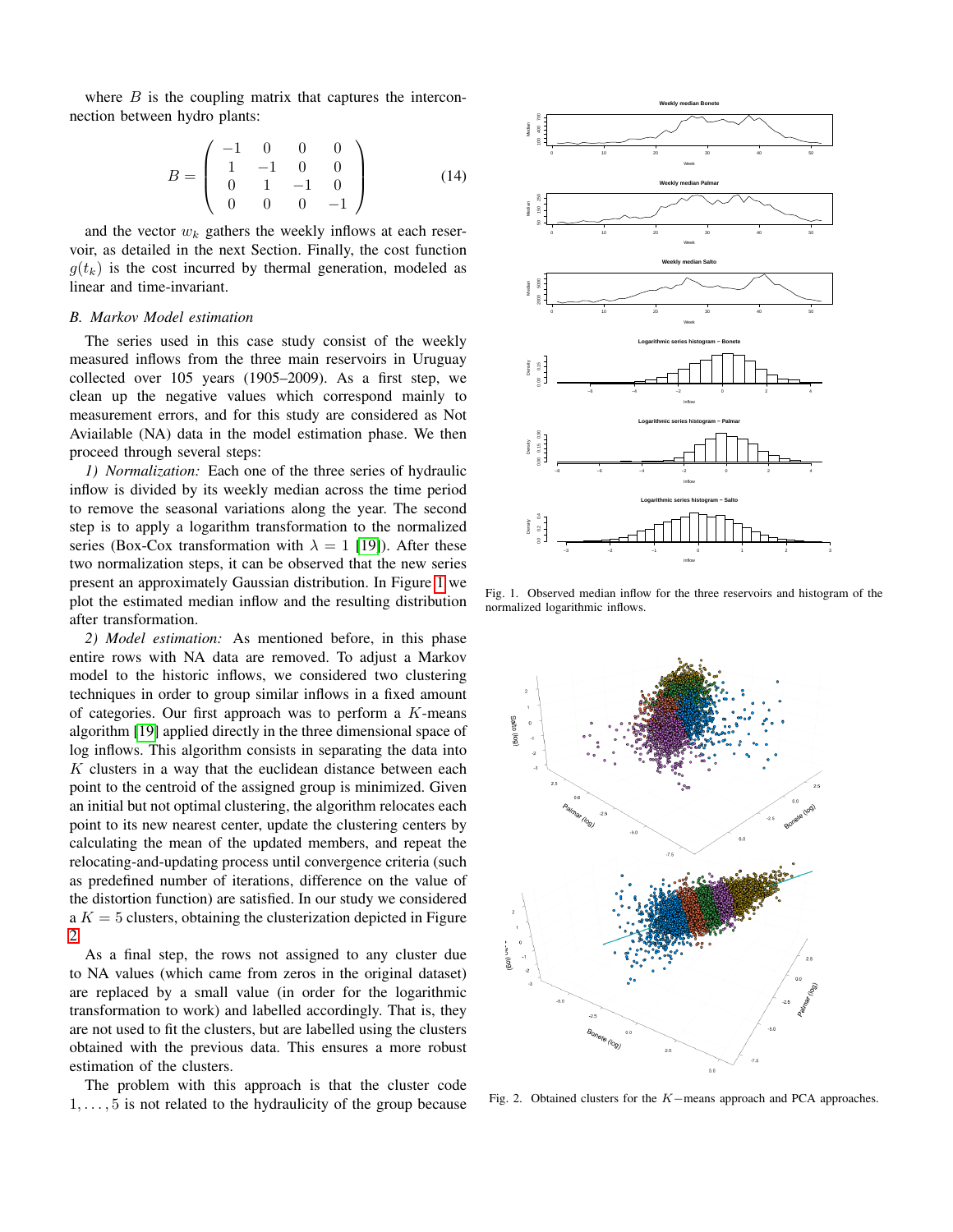the centroids are assigned randomly by the algorithm. This is why we considered a second approach where the clustering is applied to a suitable *feature* of the inflow vectors. We chose to construct this feature using principal component analysis (PCA) by projecting the points along the principal component axis of the inflow vector. This ensures that the feature variability is maximized.

To find the principal direction, the covariance matrix of the data set is calculated, as well as its eigenvectors and eigenvalues. The principal direction is the one associated with the largest eigenvalue, and before doing the projection into this direction, the eigenvector is normalized so the projection is just a convex combination of inflows (i.e. the sum of the components of the PCA eigenvector are normalized to sum 1). After projection, we chose  $K = 5$  clusters containing 20% of the observations each, with increasing inflows in each category. The resulting clusters now have physical meaning, with larger inflows being integrated in the same cluster, and they are depicted in Figure [2.](#page-3-2)

# *a) Markov process estimation:*

For both clustering methods explained before, in order to estimate the Markov process, the transitions between different clusters are counted.

The parameters  $p_{ij}$  of the markovian matrix  $P$  represent the probability of making a transition from cluster  $i$  to cluster  $j$ . This parameters are calculated as follows:

<span id="page-4-0"></span>
$$
\widehat{p}_{ij} = \frac{\sum_{t=1}^{T} \mathbf{1}_{e_{t-1=i}, e_{t=j}}}{\sum_{t=1}^{T} \mathbf{1}_{e_{t=i}}}
$$
\n(15)

where  $e_t$  represents the state in time t, and the sum is computed along the complete state sequence.

## *C. Simulation using Markov transitions*

Trials begin at an initial state  $x_0$  and initial hydrologic state  $e_0$ . At each time step the hydrologic sequence is updated with the markovian matrix  $P$  derived in [\(15\)](#page-4-0), and a disturbance vector  $w_k$  corresponding to said hydrologic state is sampled. In order to approximate the total cost of running the system, we substitute the expected value in [\(10\)](#page-2-4) with a sample mean carried out over  $T = 105$  forward passes.

*1) Performance for varying training points:* State-cost pairs are sampled by partinioning the state space in a grid-like fashion. Each of the four reservoirs  $i = 0, \ldots, 3$  is uniformly partitioned in  $N_i$  steps, yielding a total number of  $N = N_0 \times N_1 \times N_2 \times N_3$  state points. The cost at each point is obtained by averaging over  $M = 10$  different noise realizations. It is worth emphasizing that the state variables are not discretized, but these grid points are knots where we anchor our quadratic model to find the specified parameters using [\(8\)](#page-2-1). The results shown herafter are for varying  $N_0$ , which corresponds to the discretization of the largest reservoir *Bonete*. For the other reservoirs we fix  $N_i = 3$ . As an illustrating example, Fig. [3](#page-4-1) shows a cut of the quadratic obtained for the fourtieth week of the year with  $N_0 = 10$ .



<span id="page-4-1"></span>Fig. 3. Fitted quadratic function for the fourtieth week of the year and wet hydrologic state ( $e_{40} = 1$ ) for  $N_0 = 10$ . In red: sampled state-cost pairs (using  $(6)$ – $(7)$ ). In blue: fitted quadratic function (using  $(8)$ ). Note that the cost-to-go seems to primarily depend on the state of *Bonete* dam.

Sampling more state-cost pairs at every stage naturally increases the computational effort required to perform the backward pass. Nonetheless, our experiments show that there is no significant performance gain in the obtained policy if more points are used in the training phase (Fig. [4\)](#page-4-2).



<span id="page-4-2"></span>Fig. 4. Percentual cost deviation with respect to  $N_0 = 10$  as a function of Bonete's initial level. Each line corresponds to a different policy trained with varying degree of discretization of Bonete  $(N_0)$ . Note that all the policies attain a similar cost.

*2) Bounds on performance and comparison with myopic policy:* We can compare the predicted cost-to-go at the start of the year  $V_{0,e_0}(x_0)$  with the simulated total cost  $\sum_{k=0}^{K-1} g_k$ achieved by running the system forward starting from  $e_0$  and  $x_0$ , following the learned policy (see [\(9\)](#page-2-2)–[\(10\)](#page-2-4)). Fig. [5](#page-5-19) shows a comparison between the predicted and simulated cost as a function of the level of the largest reservoir, while starting from a neither-dry-nor-wet hydrologic state ( $e_0 = 2$ ). A lower bound is constructed by solving the K−stages problem [\(12\)](#page-2-3) given full knowledge of the noise realizations. Our experiments show that the predictions  $V_{0,e}$  are typically optimistic.

The policy achieved by our proposed algorithm typically outperforms the so-called *myopic policy* [\(11\)](#page-2-5), in particular for non-empty initial reservoir levels, as portrayed in Fig. [6.](#page-5-20)

## *D. Simulation using historical series*

We also perform simulations using the historical series of inflows that were used for fitting our markov model. We